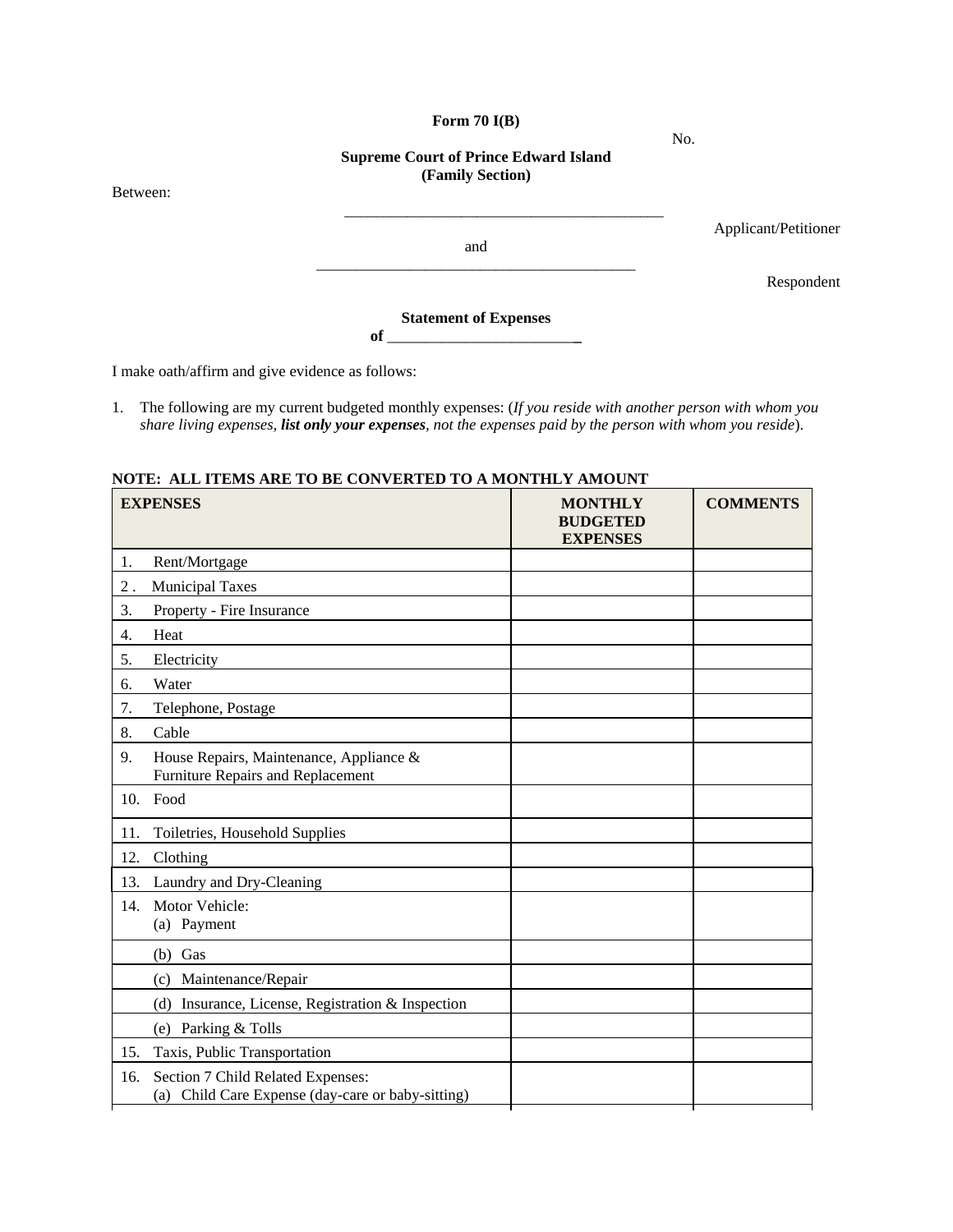| <b>EXPENSES</b>                                                                                            | <b>MONTHLY</b><br><b>BUDGETED</b><br><b>EXPENSES</b> | <b>COMMENTS</b> |
|------------------------------------------------------------------------------------------------------------|------------------------------------------------------|-----------------|
| (b) Children's<br>Medical<br>Dental<br>Insurance<br><b>or</b><br>Premiums                                  |                                                      |                 |
| (c) Health Related Expenses                                                                                |                                                      |                 |
| (d) Primary or Secondary School Expense                                                                    |                                                      |                 |
| (e) Post Secondary School Expense                                                                          |                                                      |                 |
| (f) Extracurricular Activities                                                                             |                                                      |                 |
| School Supplies, Tuition, Books<br>17.                                                                     |                                                      |                 |
| 18.<br>Children's Allowances and Activities                                                                |                                                      |                 |
| Costs related to having time or interaction with a child<br>19.<br>or children (for example, travel costs) |                                                      |                 |
| 20. Hair and Grooming                                                                                      |                                                      |                 |
| 21. Life Insurance/Medical Insurance                                                                       |                                                      |                 |
| 22.<br>Drugs                                                                                               |                                                      |                 |
| 23.<br>Dental                                                                                              |                                                      |                 |
| 24.<br>Glasses                                                                                             |                                                      |                 |
| Christmas, Birthdays, Events & Gifts<br>25.                                                                |                                                      |                 |
| Newspapers and Magazines<br>26.                                                                            |                                                      |                 |
| 27.<br><b>Charitable Donations</b>                                                                         |                                                      |                 |
| 28.<br>Holidays                                                                                            |                                                      |                 |
| 29.<br>Entertainment                                                                                       |                                                      |                 |
| 30.<br>Savings                                                                                             |                                                      |                 |
| 31.<br>Child Support (paid for a child other than the child(ren)                                           |                                                      |                 |
| to whom this proceeding relates)<br>Spousal Support (for a spouse other than a party to<br>32.             |                                                      |                 |
| the proceeding)                                                                                            |                                                      |                 |
| 33. Miscellaneous                                                                                          |                                                      |                 |
| 34. Other -                                                                                                |                                                      |                 |
| 35. Other -                                                                                                |                                                      |                 |
| <b>SUB-TOTAL</b> (add lines 1 to 35)                                                                       |                                                      |                 |
| Debt Payments:                                                                                             |                                                      |                 |
| 36.                                                                                                        |                                                      |                 |
| 37.                                                                                                        |                                                      |                 |
| 38.                                                                                                        |                                                      |                 |
| <b>SUB-TOTAL</b> (lines 1 to $35 +$ lines 36 to 38)                                                        |                                                      |                 |
| 39.<br>Income Source Deductions, excluding Income Tax                                                      |                                                      |                 |
| <b>CPP</b><br>(1)                                                                                          |                                                      |                 |
|                                                                                                            |                                                      |                 |